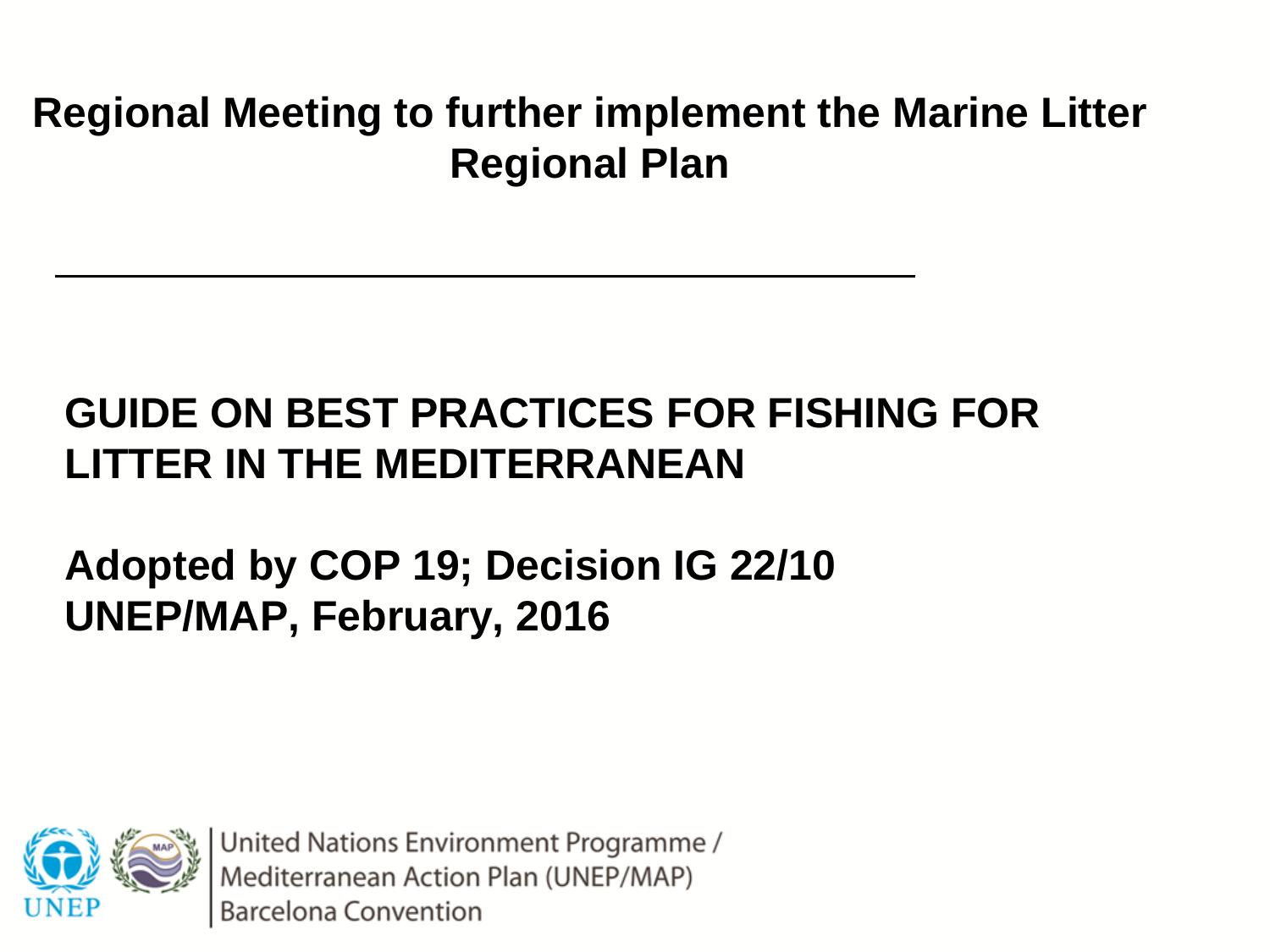### **Background**

- Marine litter emerging threat at global level with significant implications for the marine and coastal environment
- Marine litter issue of concern in the Mediterranean since the 1970s
- LBS Protocol of the Barcelona Convention recognised the importance of dealing with the problem of marine litter
- The Mediterranean was designated a Special Area for the purposes of Annex V (Prevention of pollution by garbage from ships) of the MARPOL 73/78 **Convention**
- COP 18 of the Barcelona Convention (2013) adopted the Regional Plan on Marine Litter Management in the Mediterranean: provides for FfL as one of the most important measures that has the potential to reduce the amounts of ML at sea by involving the fishing industry (one of the key stakeholders sectors)

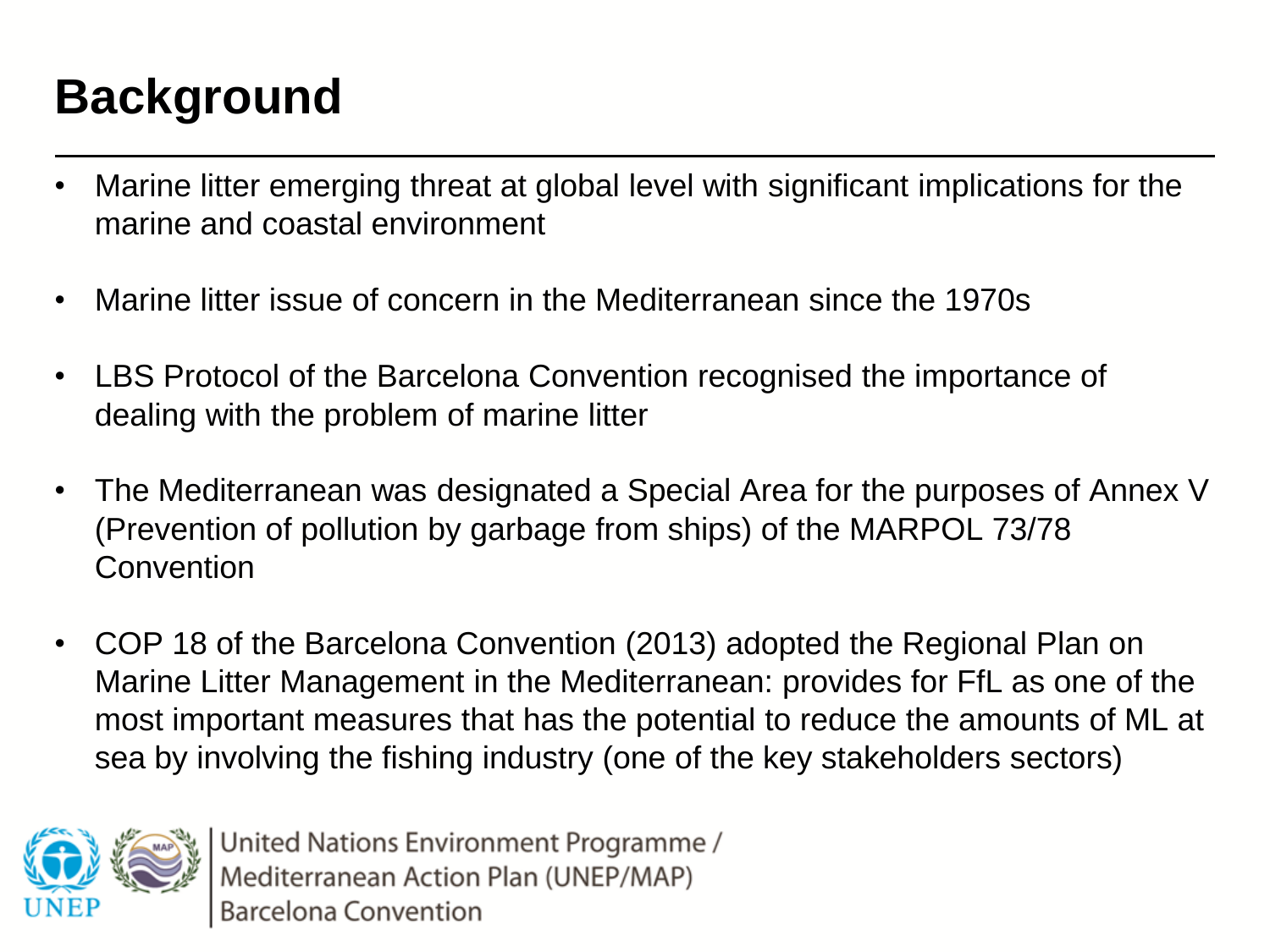### **Background**

- FfL is included in the strategies C4 and C5 of the Honolulu Strategy (2011)
- "Encourage fishing for litter initiatives" is included on the list of suggestions made for marine debris mitigation and management (predominantly plastic) by the Convention on Biological Diversity Expert Workshop to Prepare Practical Guidance on Preventing and Mitigating the Significant Adverse Impacts of Marine Debris on Marine and Coastal Biodiversity and Habitats (2014)
- FfL activities have been widely applied mainly in NE Atlantic Ocean, and specifically in the North Sea
- In the Mediterranean, four projects are being implemented currently: *Contrats Bleus* (French Coast), Ecological bags on board (Spanish East Coast), *Ecopuertos* (Andalusian Coast, Spain) and DeFishGear (Adriatic Sea)

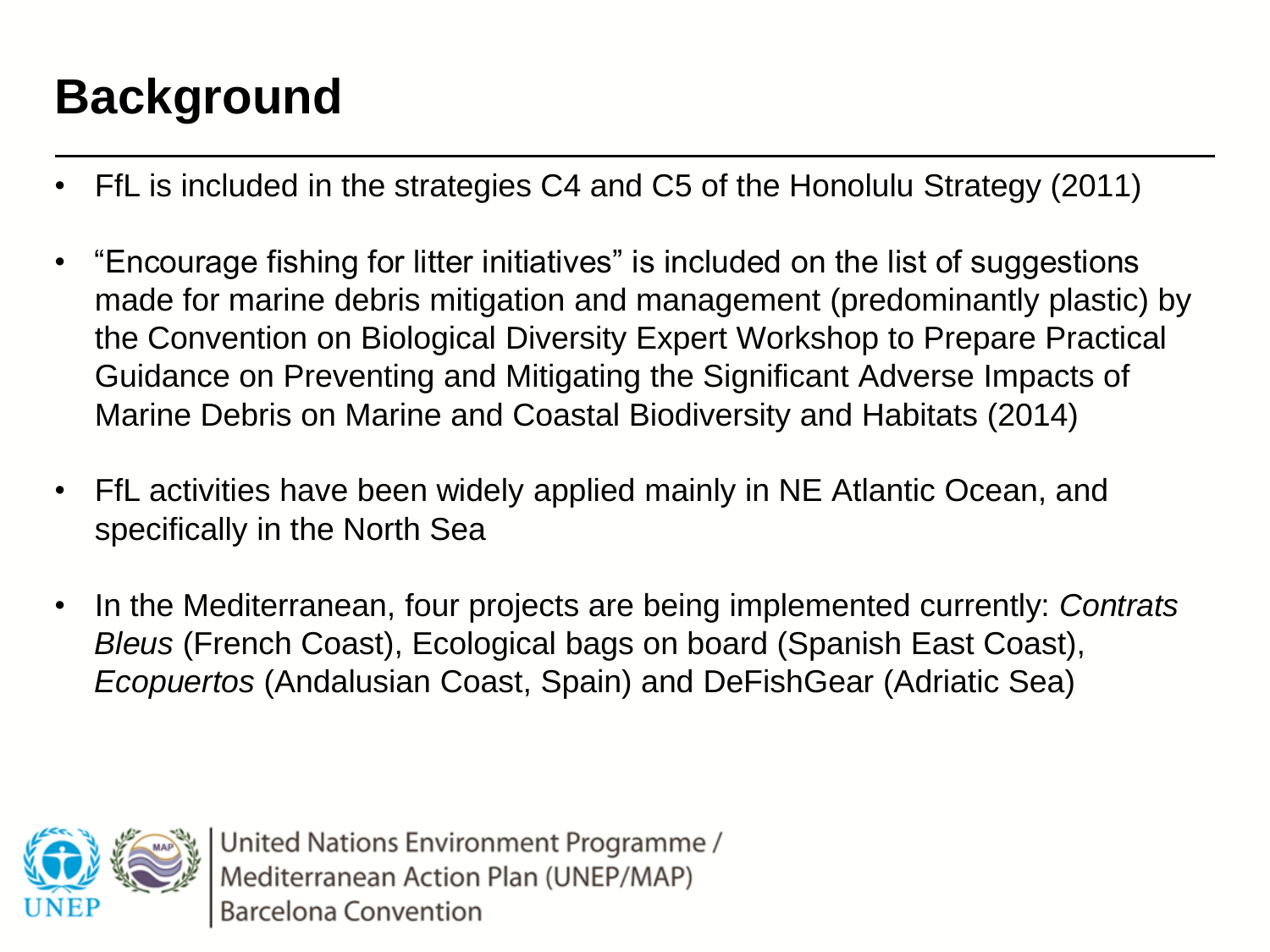#### **Background**

• This guide has been developed to be commonly agreed at the Mediterranean level and implemented accordingly (UNEP/MAP Programme of work on pollution assessment and control thematic priority and the objectives of the project on EcAp funded by the EC)

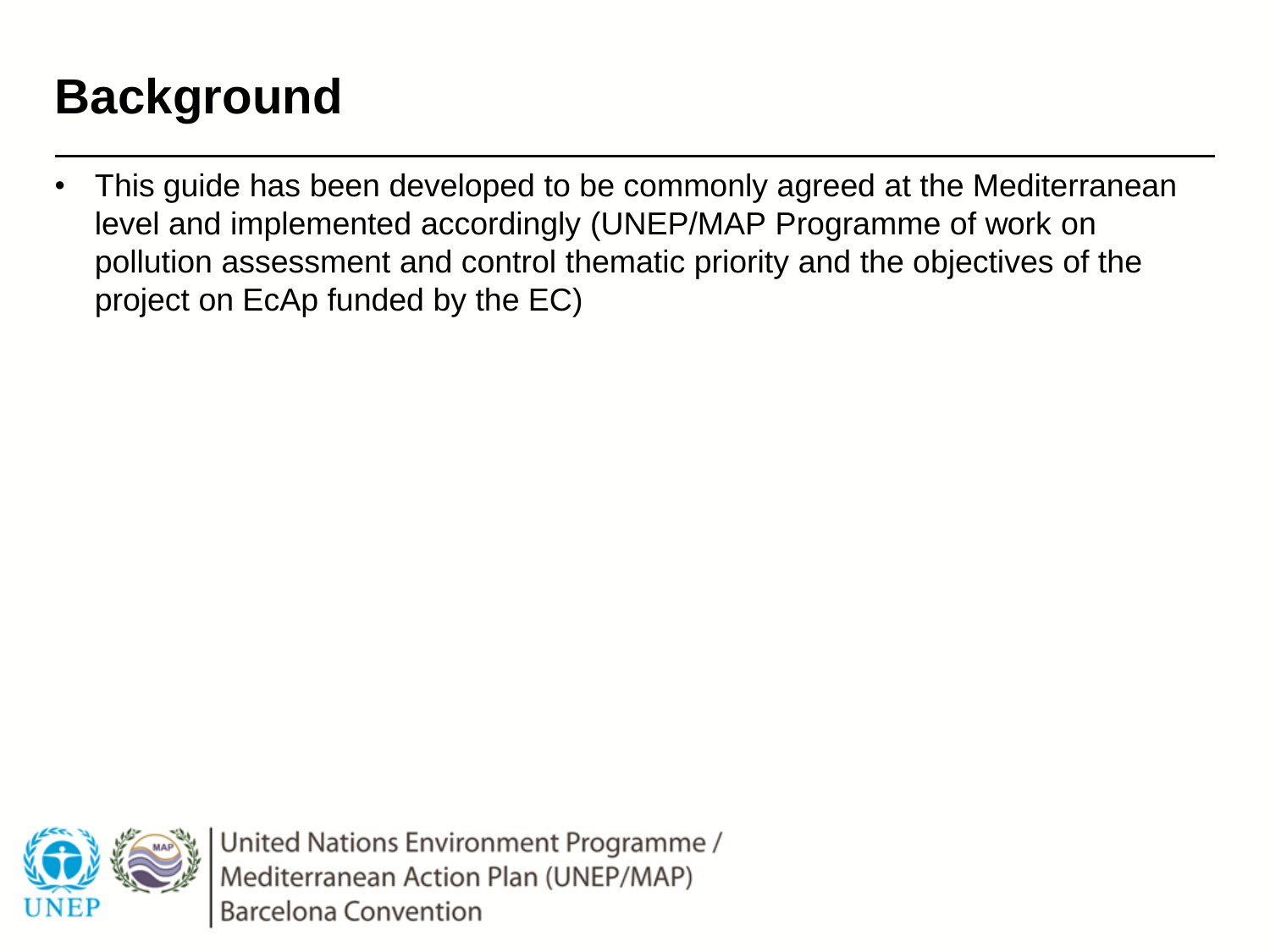## **Scope of FfL practices**

- **1. Active practices**: specifically performed to remove marine litter, fishermen involved are paid
	- Marine litter removal practices during specific fishing trips to remove litter from hotspots or from protected areas
	- Retrieval of derelict (abandoned, lost or otherwise discarded) fishing gear at sea where individual fishermen are contracted to retrieve nets
- **2. Passive practices**: carried out by fishermen during their normal fishing activities without financial compensation
	- Fishing vessels are given free bags to collect ML they catch in their nets
	- Free disposal facilities in harbour
	- All types of ML are targeted depending on the gear type used (most amounts are from seafloor litter collected with bottom-contacting gear)
	- Bags are deposited on the quayside where the participating harbours monitor the waste before moving the bag to a dedicated skip for disposal (litter is weighed and, where possible, composition recorded)

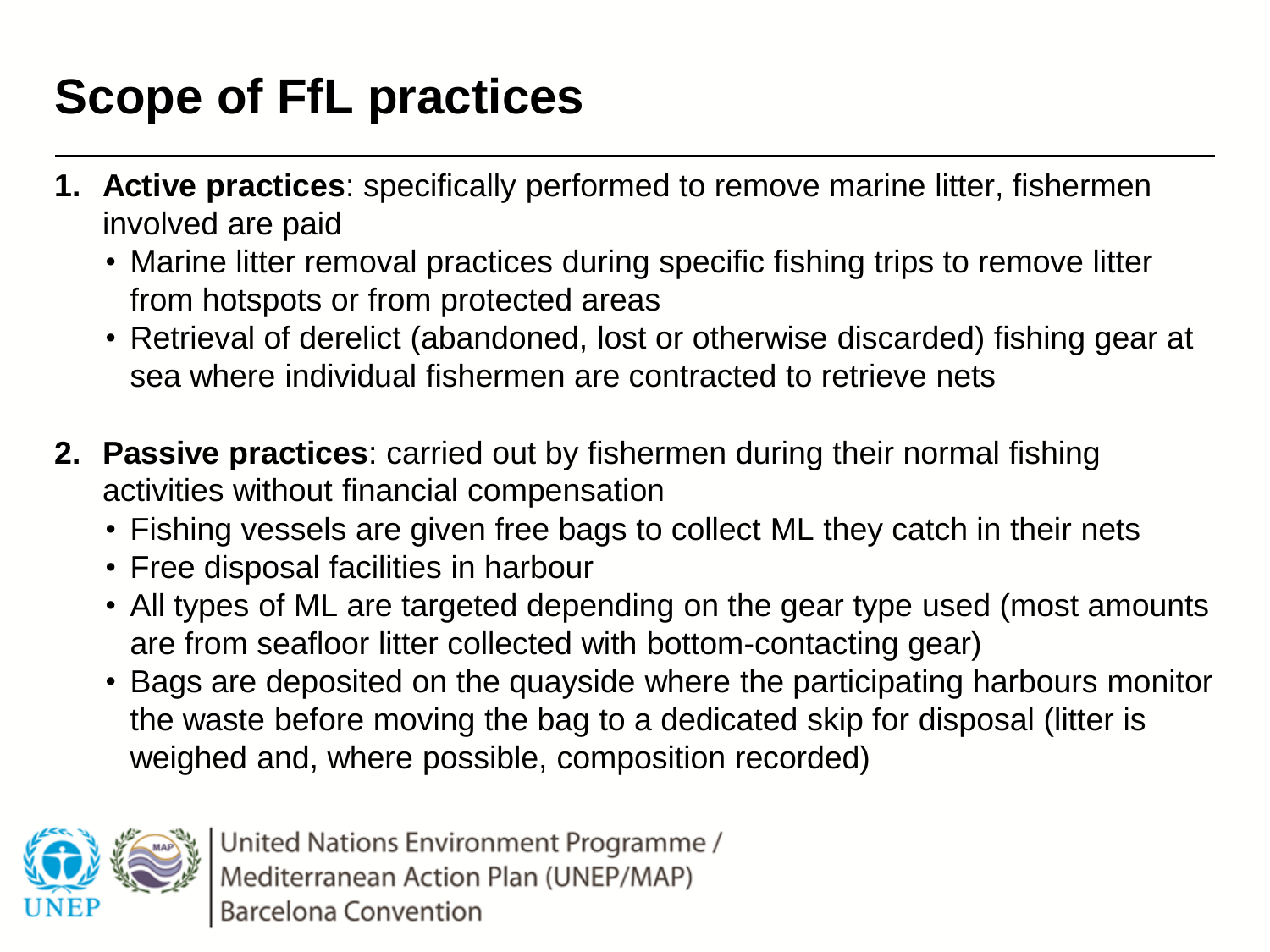### **Objectives**

- Provide technical guidance on the mechanism to remove litter from the sea in an environmentally friendly manner ensuring negative impacts on marine environment and ecosystems are avoided
- Provide guidance on the process of involving the stakeholders responsible for the implementation and coordination of FfL practices

These practices are expected to be implemented in local areas at small-medium scale due to the specific characteristics of the Mediterranean trawling fishing fleet

FfL practices are described in areas where fishermen are able and allowed to fish

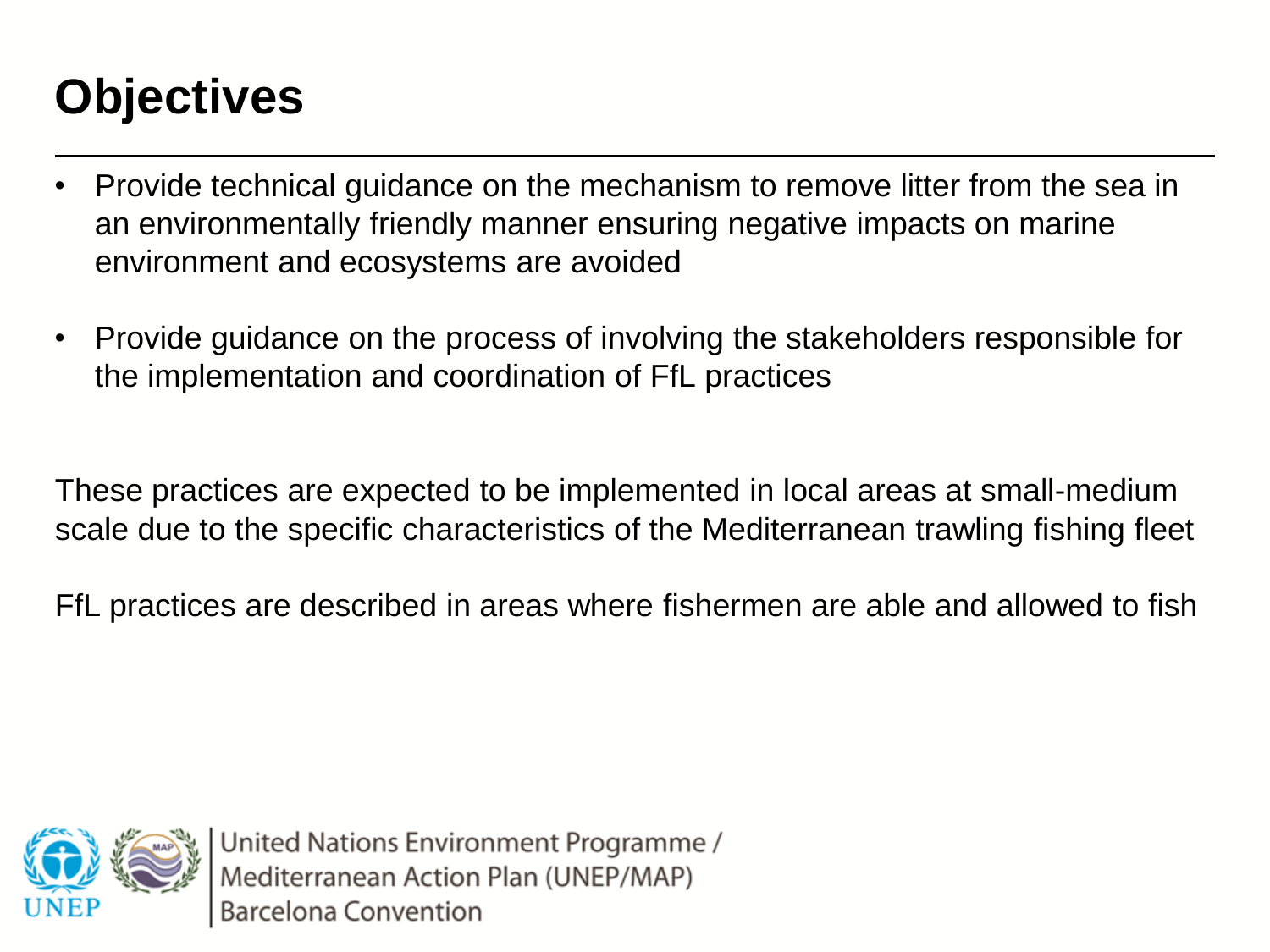#### **Implementing a FfL practice - steps**



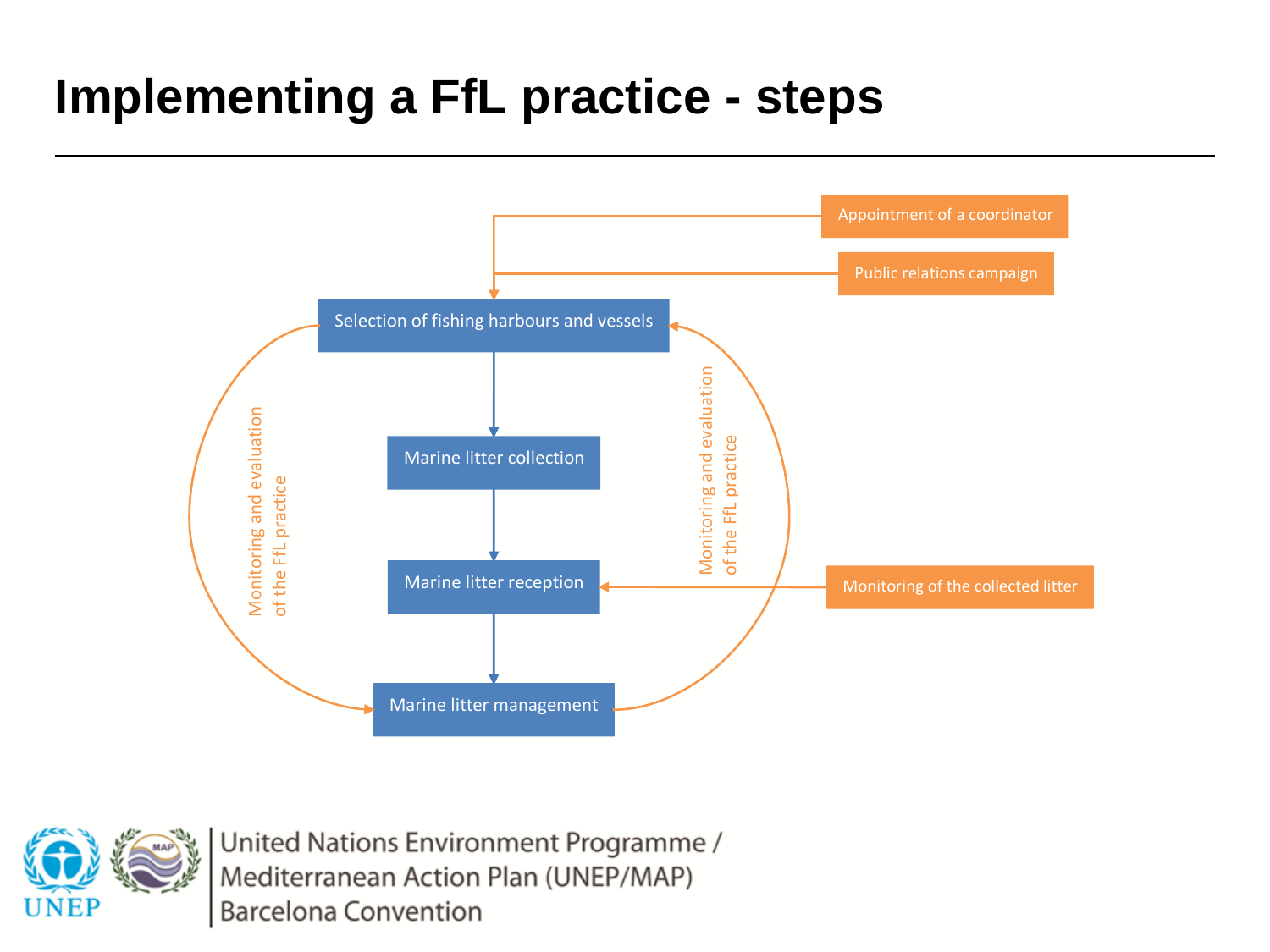# **1 Selection of fishing harbours and vessels**

Establishment of contacts with relevant stakeholders:

- Fishermen's associations (both national and local) to explore the possibilities of collaboration
- Ports and harbours authorities to develop support to the FfL practice
- Waste management authorities and companies for the involvement of these sectors into the FfL practice

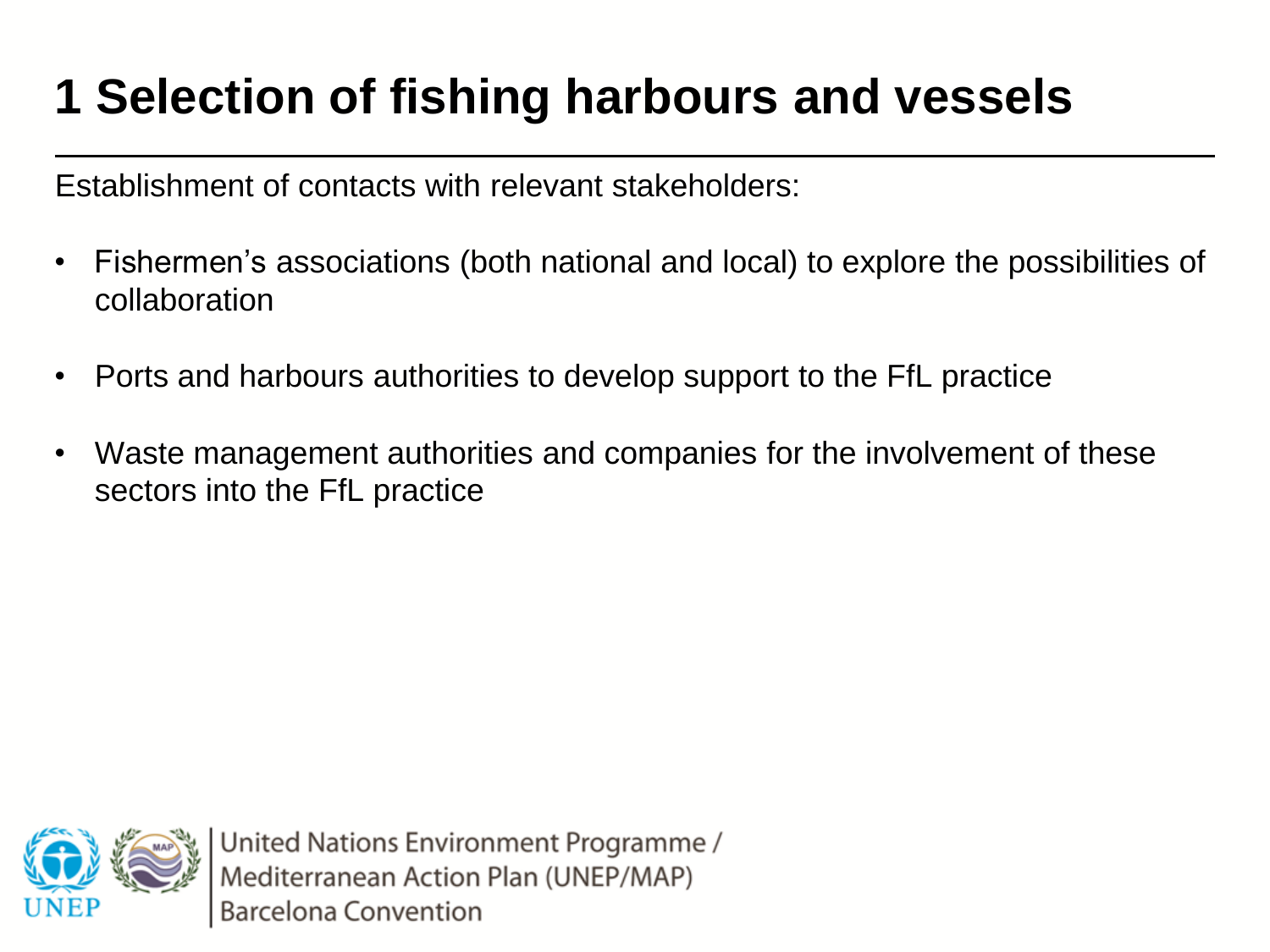# **2 Marine litter collection**

Characteristics of the bags:

- Solid enough
- Appropriate size depending on the vessel size to ensure enough free space on board during fishing activities

Guidelines to collect marine litter to be followed by the fishermen:

- ML should only be collected in the bags
- Only ML caught in your nets should be collected in the bags
- Garbage including plastics, domestic wastes, cooking oil, operational wastes and fishing gear should never be thrown overboard in the Mediterranean
- Objects of natural origin entrapped by fishing gear can be subsequently discharged back to the sea
- Special waste (drums of fluids, chemicals or oil and hazardous items such as batteries) should be dealt with through the harbours existing procedures
- No collection of ML items with an adverse effect on the stability and seaworthiness of the vessel
- Record of the number of bags and approximate weight of ML collected

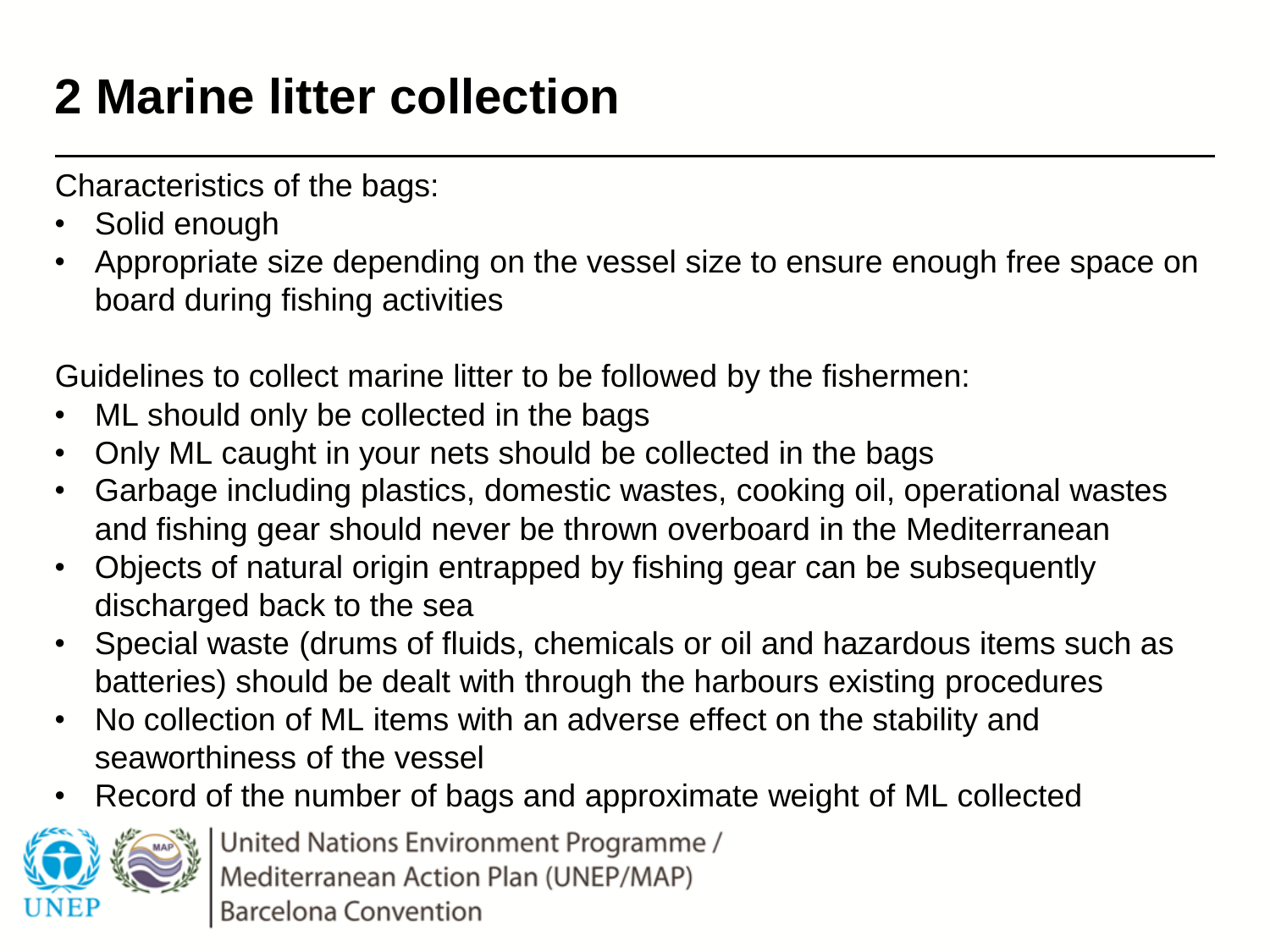# **3 Marine litter reception**

- Bags of ML should be unloaded and placed safely on the quayside (no ML losses occur)
- Bags will be taken to the existing waste reception facilities in the harbour
- Appropriate waste reception facilities in the harbour should be available (closed containers with lids, large enough to receive the amounts and sizes of items removed; emptied on regular basis and at the shortest possible distance from fishing boats)
- It is recommended that the arrangements for handling ML are the same as the normal arrangements for handling the fishing vessels' own waste

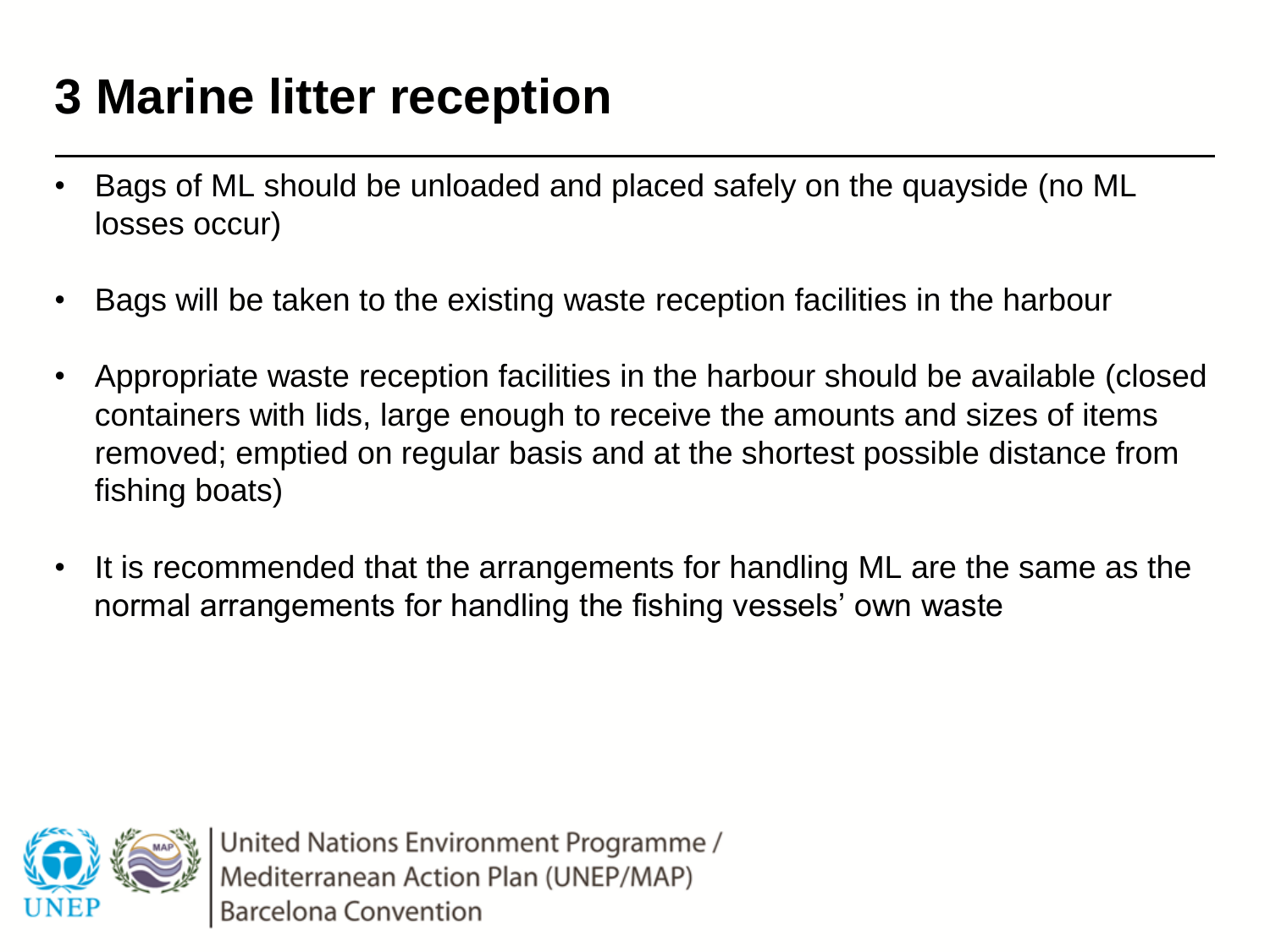## **4 Marine litter management**

- ML removed has to be properly managed in order to not return to the sea
- Appropriate waste treatment facilities should be available
- Waste management should ensure that waste is segregated and recycled conveniently prioritising the recovery (both material and energetic) from the deposit (in a controlled facility)
- Management system of ML collected: integrated in the harbour existing waste management system; independent management system or, combined system of the two previous options
- Agreements between waste management authorities and private sector could be made to put into the market segregated materials

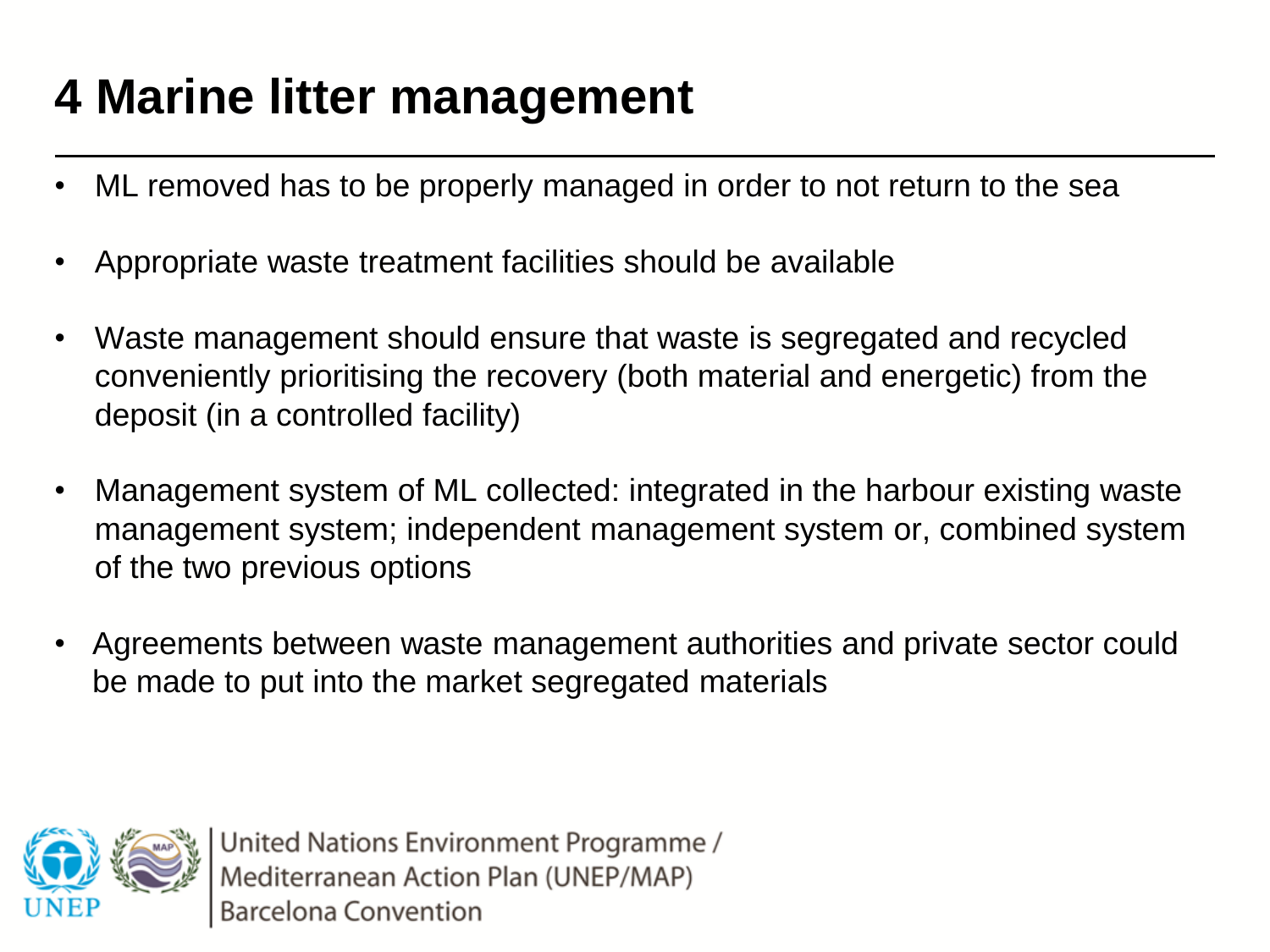# **Additional steps - Appointment of a coordinator**

- FfL practice coordinator at national or regional level might be appointed
- Coordinator tasks:
	- $\triangleright$  Searching for resources
	- $\triangleright$  Involving fishing harbours and vessels
	- $\triangleright$  Developing of the public relations campaign
	- $\triangleright$  Reporting monitoring data

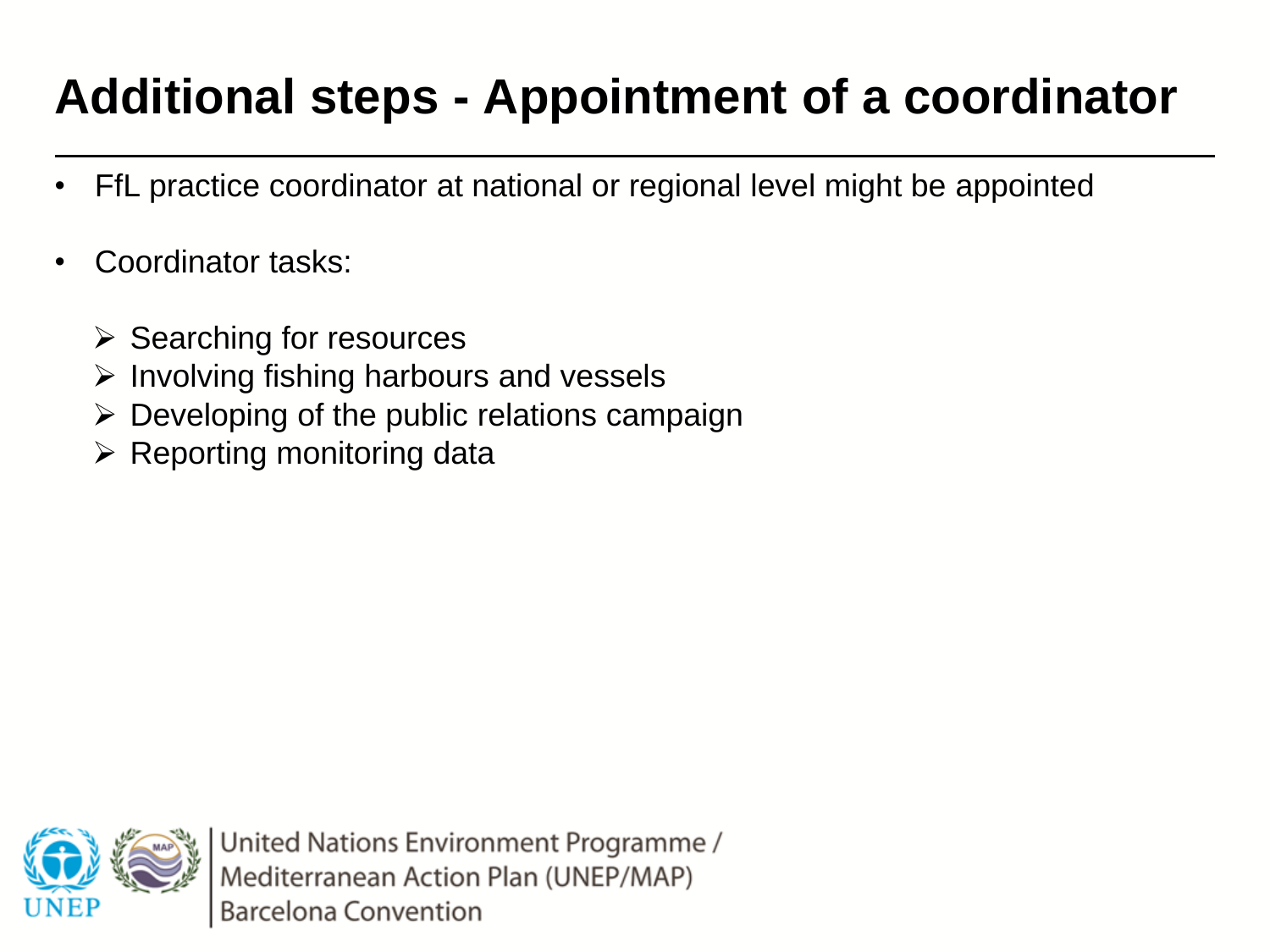### **Additional steps - Public relations campaign**

- Encourage fishing industry to participate in the FfL practice
- Inform general public about the FfL practice
- The success of this kind of practices is the high engagement and involvement of fishermen and a good public perception could strengthen the fishermen support to the FfL practice

The main aspects public relations campaign should cover are summarised in the guide

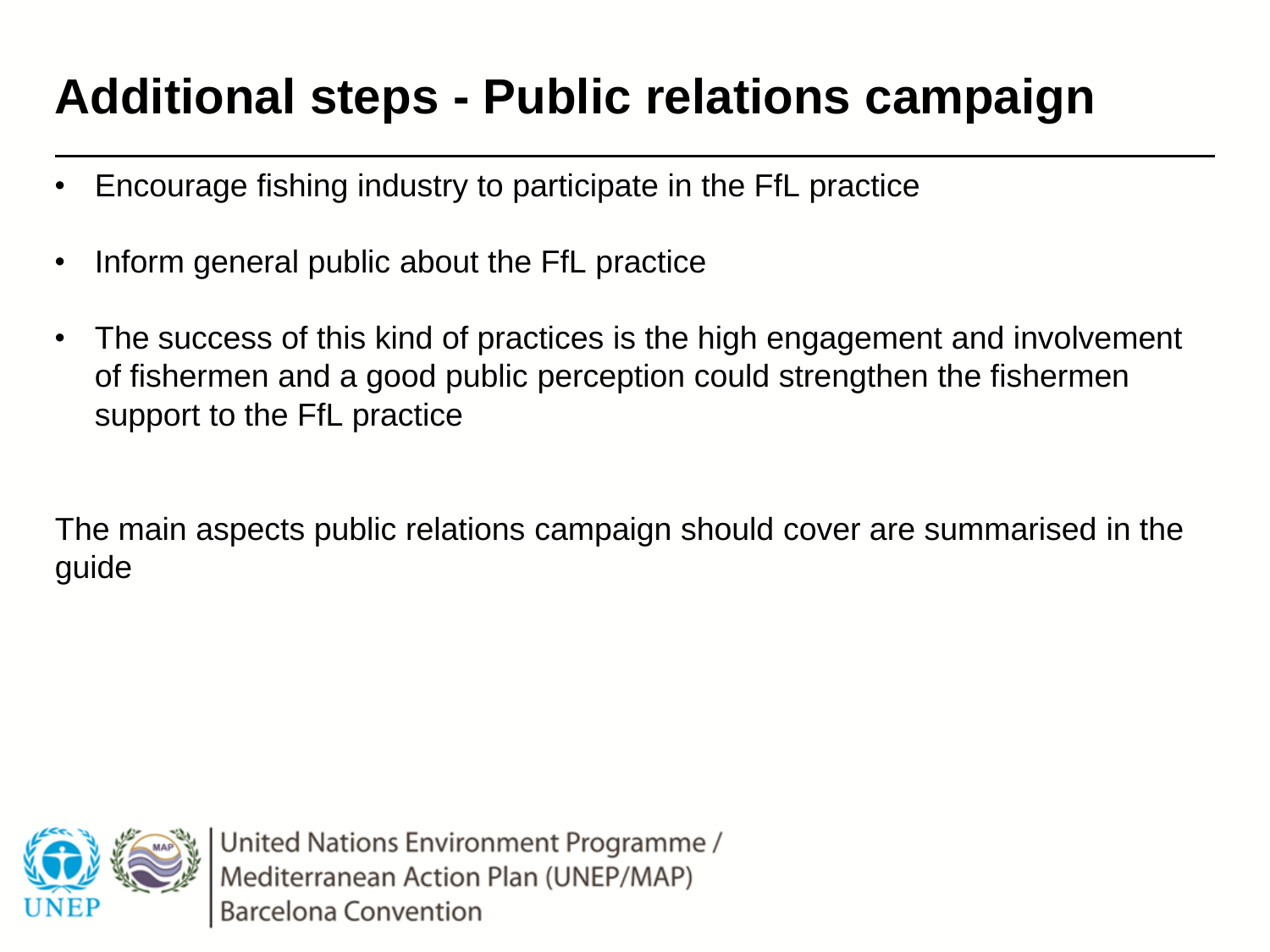# **Additional steps - Monitoring of the collected litter**

Ensure adequate collection, sorting, recycling and/or environmentally sound disposal of the fished litter

Monitoring forms:

- Based on the Master List of main categories of Litter Items as agreed in the UNEP/MAP Integrated Monitoring and Assessment Programme – seafloor litter
- ML collected form:
	- $\triangleright$  Number of items according to the categories defined
	- $\triangleright$  Total weight of ML caught
	- $\triangleright$  Daily recorded on the quayside by qualified personnel and monthly reported to the FfL practice coordinator
- Monthly tons and monthly composition of ML collected forms:
	- $\triangleright$  Annually reported to the National Competent Authority for the protection of the marine environment

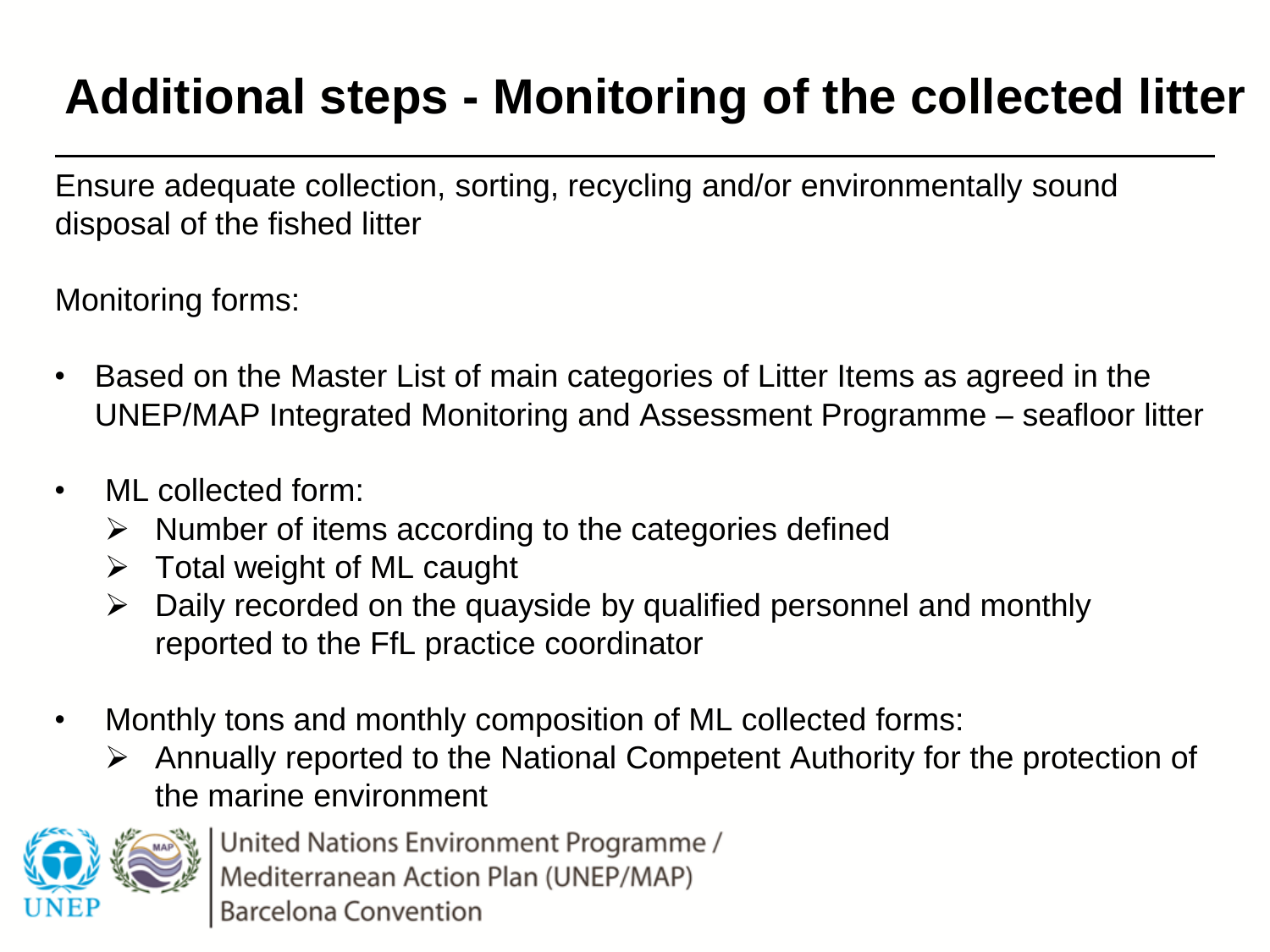# **Additional steps - Monitoring and evaluation of the FfL practice**

- Data collected (number of vessels and harbours participating, amounts and composition of litter collected, etc.) might be periodically reviewed to evaluate the success of FfL initiatives
- Costs, benefits and governance might be considered
- Locate accumulation areas and support an optimised strategy to further focus on hot spots
- Assess the impacts of the FfL practice
- Identify lessons that can be used to improve future initiatives
- Prove to funding and supporting organisations that the practice is on track to achieve planned objectives

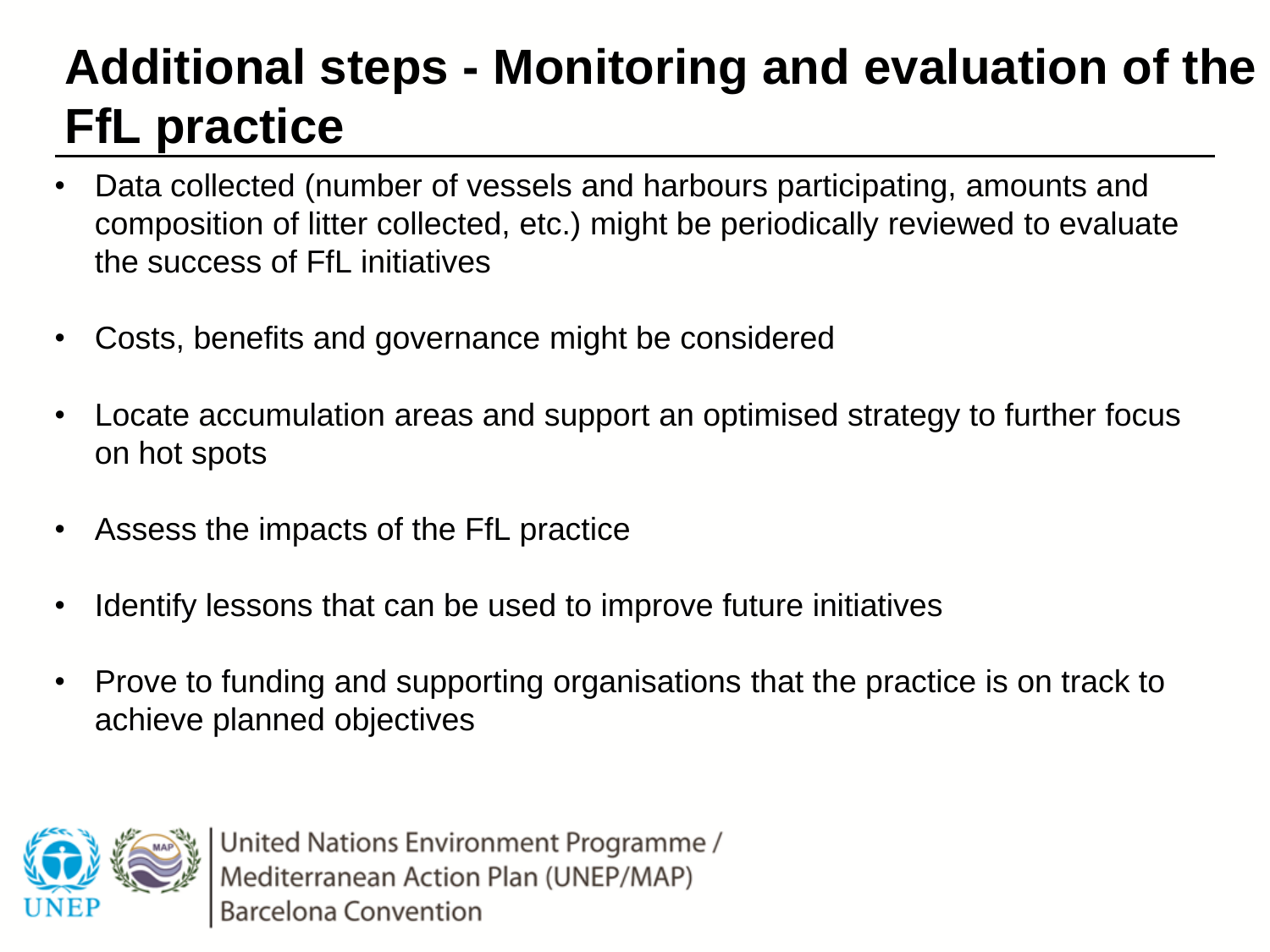# **Health and safety implications**

- With regard to hazardous and other substances that might be caught in trawls and collected on board vessels, health and safety aspects of implementing these types of initiatives would be the same as normal fishing activities and therefore there would likely not be any additional implications
- With regard to the stability and seaworthiness of the vessel, no object of ML will be collected if there is suspicion of hazard, adverse effect or risk jeopardizing the stability of the vessel
- The experience of FfL projects in the North Sea developing since 2000 indicates that there have been no instances of accidents or injuries directly related to the collection, storage or transfer to shore of ML collected as part of these projects

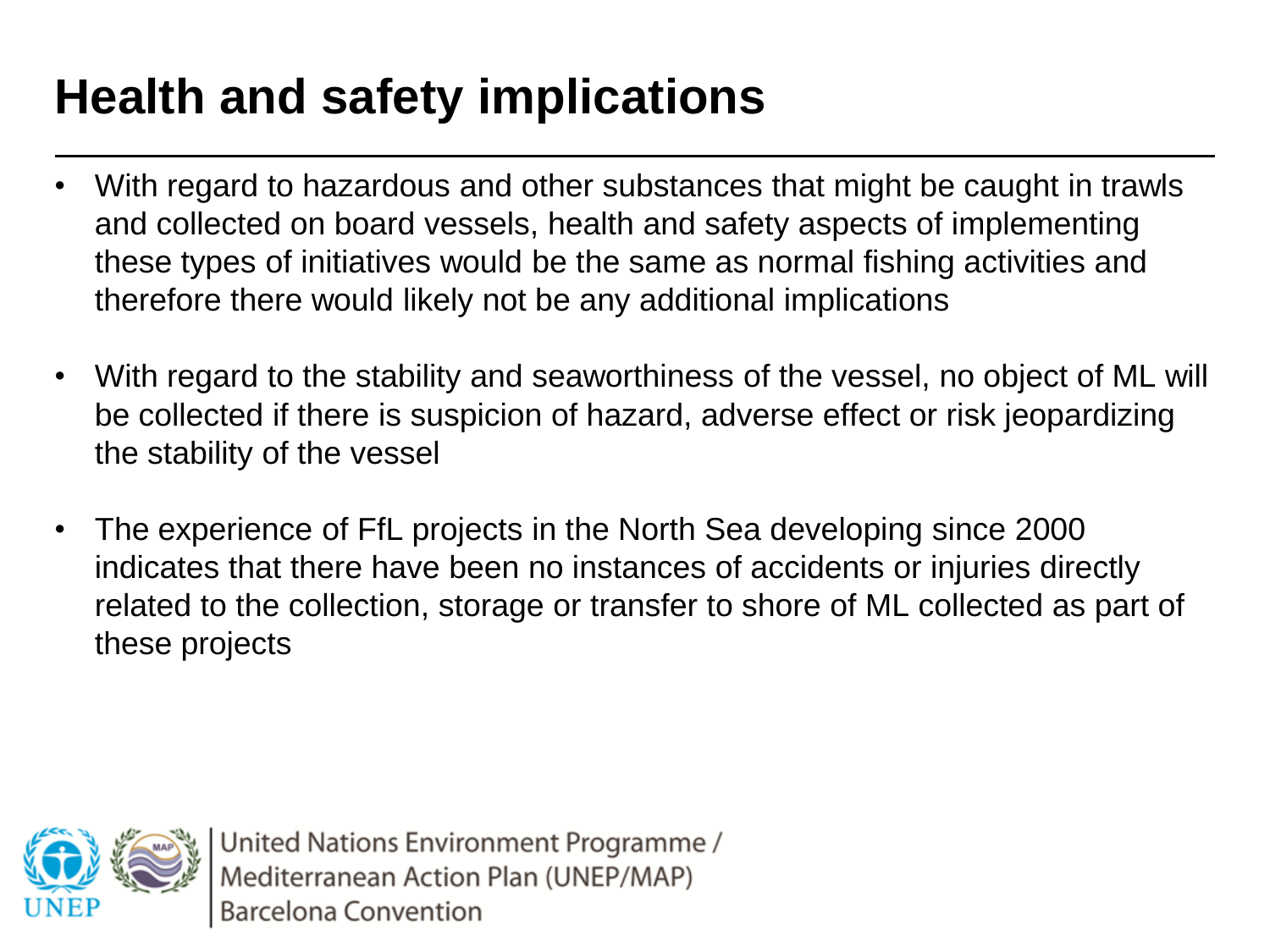# **Environmental impact assessment procedures including transboundary impacts**

- FfL practices are carried alongside normal fishing operations therefore there are no, in principle, potential adverse effects on the marine environment
- MLRP highlights the need to consider EIA and environmental impacts of implementing FfL and draws the attention that the best environmental practices and techniques should be used for this purpose due to the fact that such interventions may also have a very negative impact on marine environment and ecosystems
- Main potential environmental impacts of FfL practices are related to:
	- $\triangleright$  the harm to the seafloor and the benthic communities associated
	- $\triangleright$  exceed the capacity of the harbour waste reception and storage facilities
	- $\triangleright$  human health and safety risks
- Best practices established in the guide considered as mitigation measures of potential negative impacts of FfL practices on marine environment